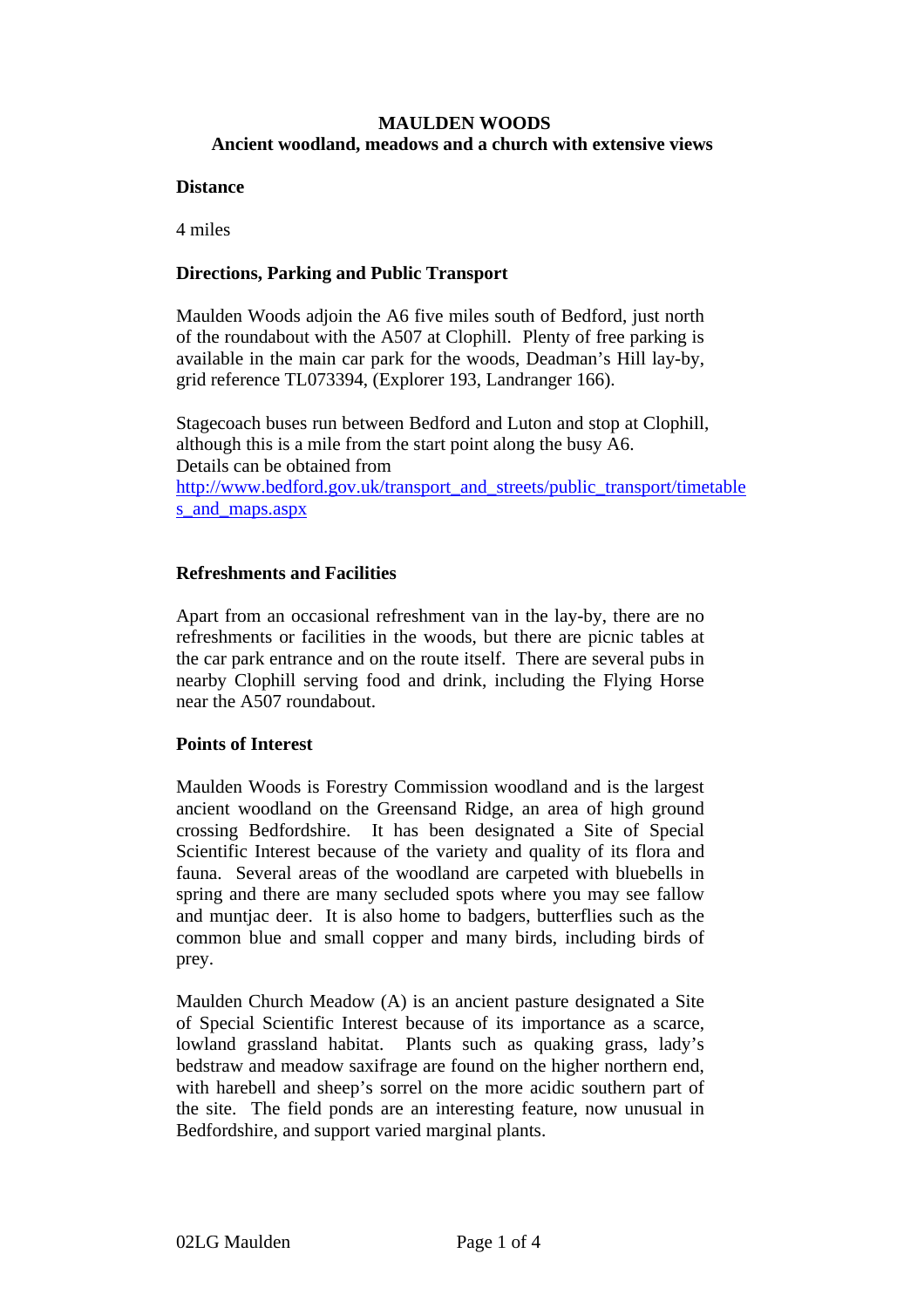The parish church of St Mary the Virgin at Maulden (B) dates back to the 13<sup>th</sup> century. In the churchyard there is a  $17<sup>th</sup>$  century octagonal mausoleum and crypt, the Ailesbury Mausoleum, which is occasionally open to the public. The Mausoleum was built in 1656 by Thomas, Earl of Elgin. It was originally connected to the church but the covered passageway was demolished in 1859 when the church was rebuilt and the mausoleum refurbished. It is no longer used for burials.

On some of the paths towards the end of this walk you will see markers indicating the Faith Woodlands project (C). This area of the woodland has been given by the Forestry Commission to promote mutual understanding between people of all faiths, through the enjoyment of peace and relaxation and healthy walking in beautiful surroundings.

# **The Walk**

As you enter the woods from the lay-by (1), you will see an information board facing you with details about the woodland. Take the wide ride ahead of you past this board and leading away from the car park. Continue ahead for almost a mile, ignoring all paths leading off from or crossing this one and continue ahead until you reach the edge of the wood. This main ride is a good place to see glow worms on a summer's evening.

When you reach a T-junction at the end of the ride, go round the barrier and turn left. Continue until you reach a junction of five footpaths (2) where there is a large stone with a plaque commemorating the Queen's Golden Jubilee in 2002. Take the path to the right, which leads out of the woodland and continue for about 250 yds to a kissing gate. Go through the gate into Maulden Church Meadow (A).

Turn left and head across the meadow to Maulden Church (B), which will shortly come into view*.* Keep to the centre of the meadow near the pond where a grassy track goes off to the right. A kissing gate leads to a road beside the church. There are fine views from the church, several seats and interesting features in the churchyard. If you visit the church, you will need to retrace your steps back to the road before continuing with the walk.

Take the footpath opposite the church across a field, cross the minor road and take the footpath by the second set of wrought iron gates. The short path climbs into fields with extensive views on the right. Follow the upper field edge and continue ahead for almost 400 yds through one kissing gate to reach a second kissing gate in front of some houses. Go through this gate into a field and follow the path which shortly bears right round a group of converted farm buildings. Continue ahead in the same direction until you come to a kissing gate leading to a footpath between two houses. Take this footpath and the steps which lead from it to a minor road where you should turn left. Continue past the houses and take the first bridleway to the left, which takes you back into the woods on a partly surfaced track.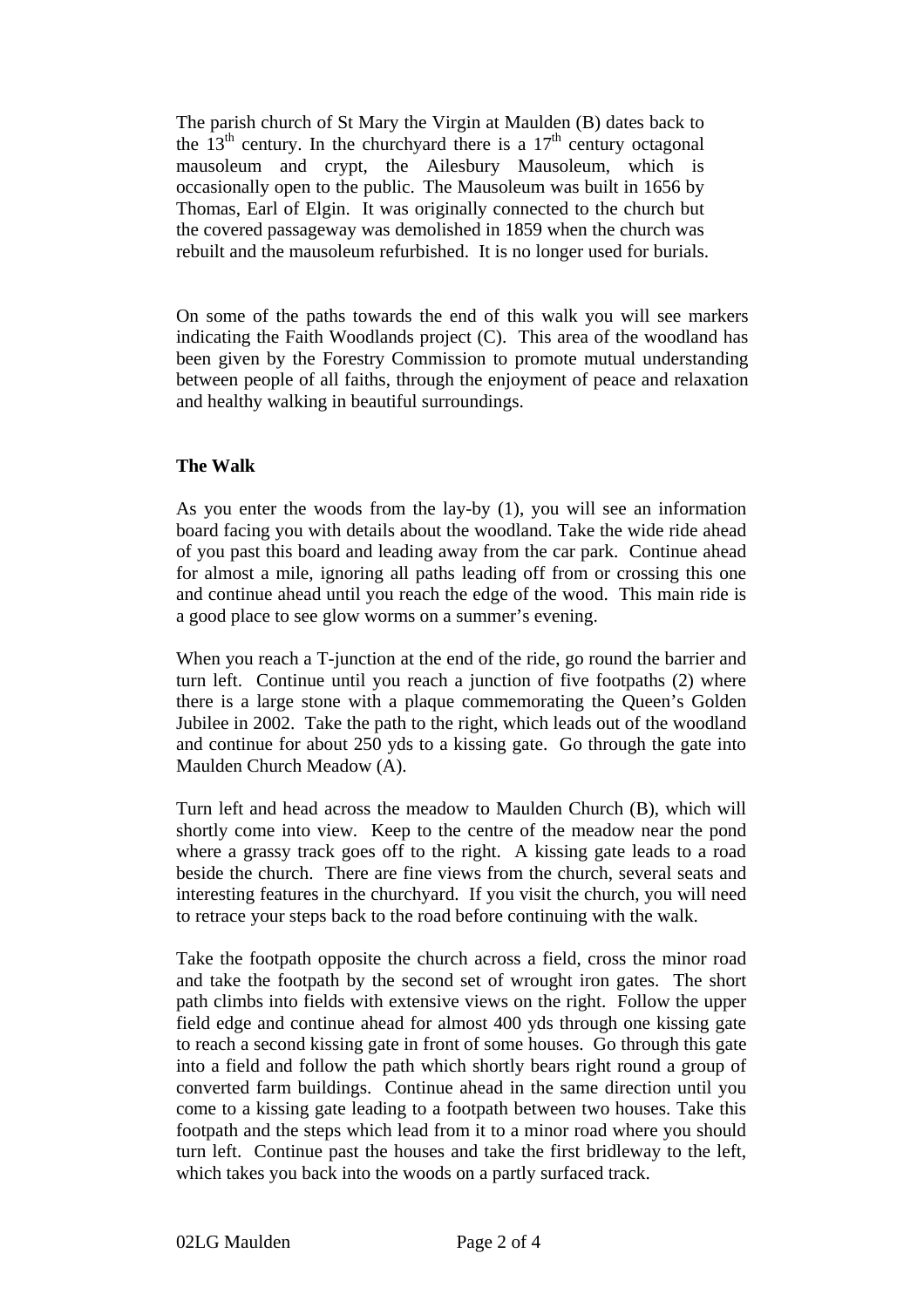This track climbs for about 300 yds to bring you out into a more open area. There are benches here, including some carved ones, and a pond. Continue past the pond on your right for about 200 yds until you come to a thatched octagonal house at a junction of footpaths (3). Turn right here and follow the bridleway, the Greensand Ridge Walk (GRW), along the edge of the wood. This is an undulating path with fields on your right. After nearly 400 yds you will see a waymark indicating that the GRW path turns left. Follow it into the woods and immediately right, then continue to follow the GRW waymarks, a muntjac deer, until the path comes out onto a surfaced road. Turn right here leaving the GRW, go past Roy Collings Barn and Clayhill Cottages and follow the yellow waymarks.

Continue ahead on a grassy track and go over one crossing path. At the next junction of paths (4), where the yellow waymark points ahead only take the track to the left which climbs and bears right. Continue for about 300 yards along this path until it bears left and meets a crossing path (5). You will see that the path to the right leads out of the woods. Take the path to the left and continue ahead. This path soon widens into a ride, with a bank on the right and the A6 beyond. This bank is a haze of bluebells in spring. After about a quarter of a mile you reach a building on your left, Forest Lodge. Turn right just after the lodge and then take the first track left at a Maulden Woods welcome board. This is a pretty track going through part of the designated Faith Woodlands area (C). Continue ahead, crossing an intersecting footpath, until you reach a main track. Turn right here and follow the track back to the car park.



### **Acknowledgement**

This walk was first published by Ivel Valley Walkers in 2010 in their book 'Favourite Walks in and around Bedfordshire'. The book was published to